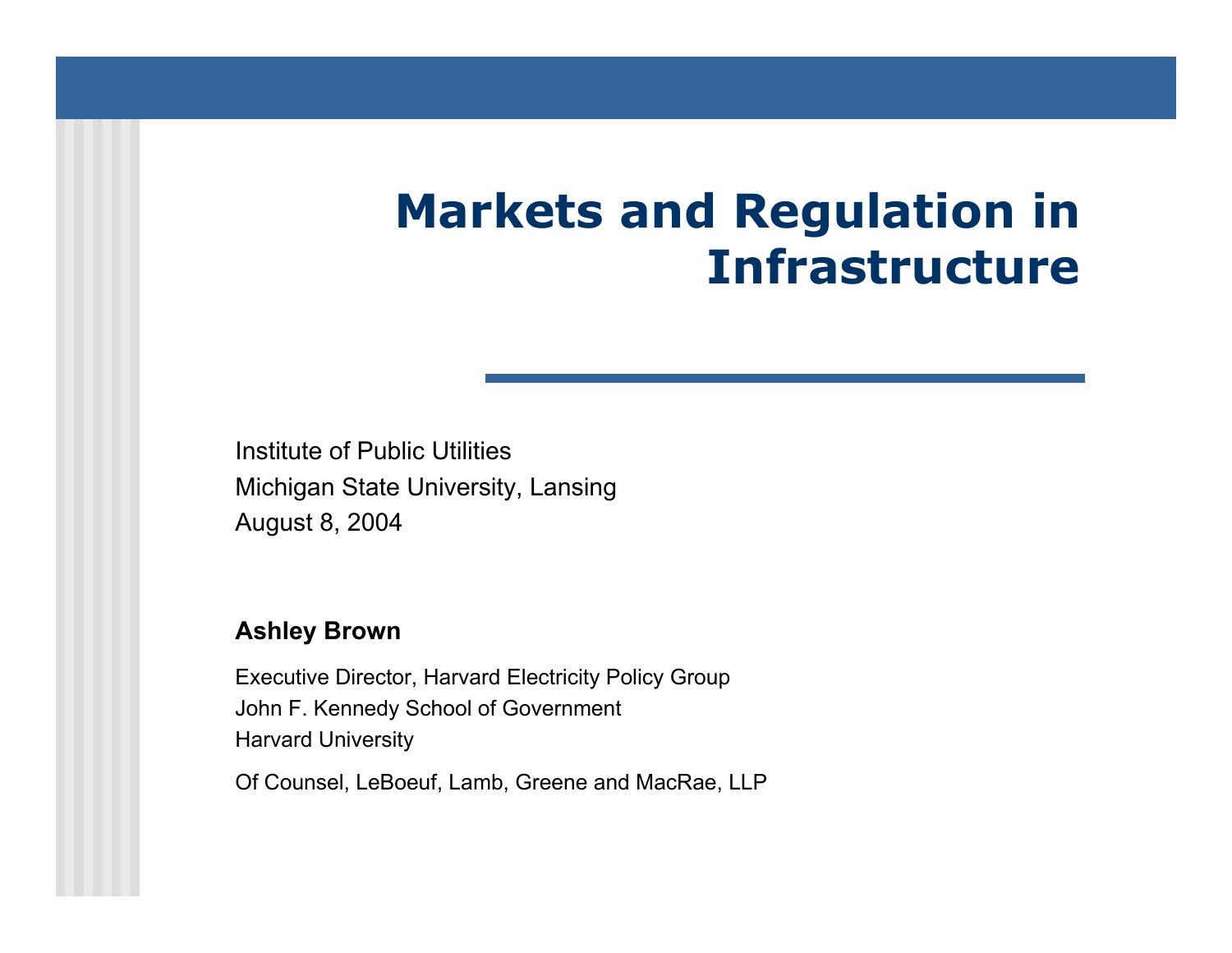"If you don't know where you are going, any road will get you there." *William Hogan*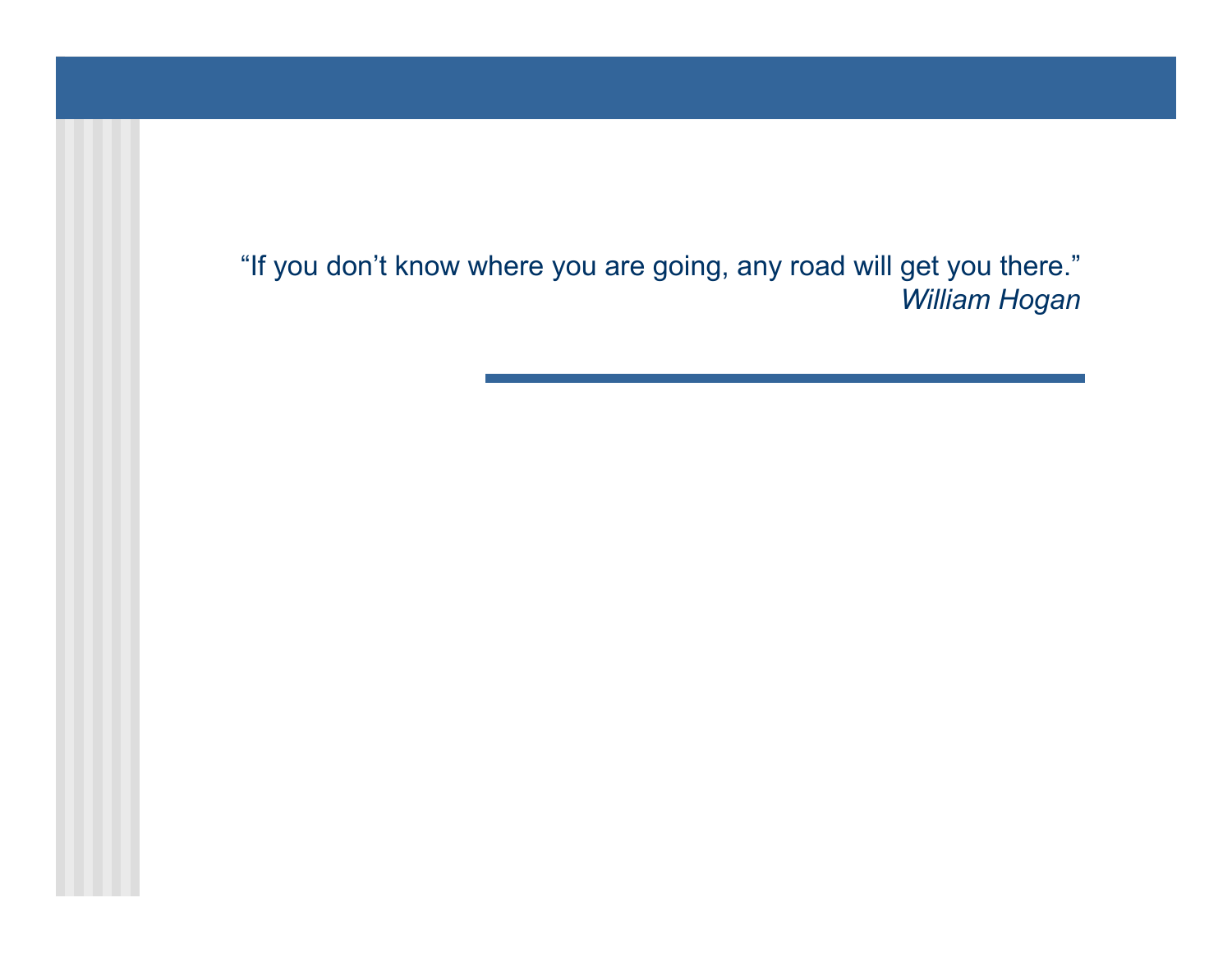### **Three Caveats!**

- 1. Confusing Means and Ends
- 2. Confusing Competition and Deregulation
- 3. Institutions Matter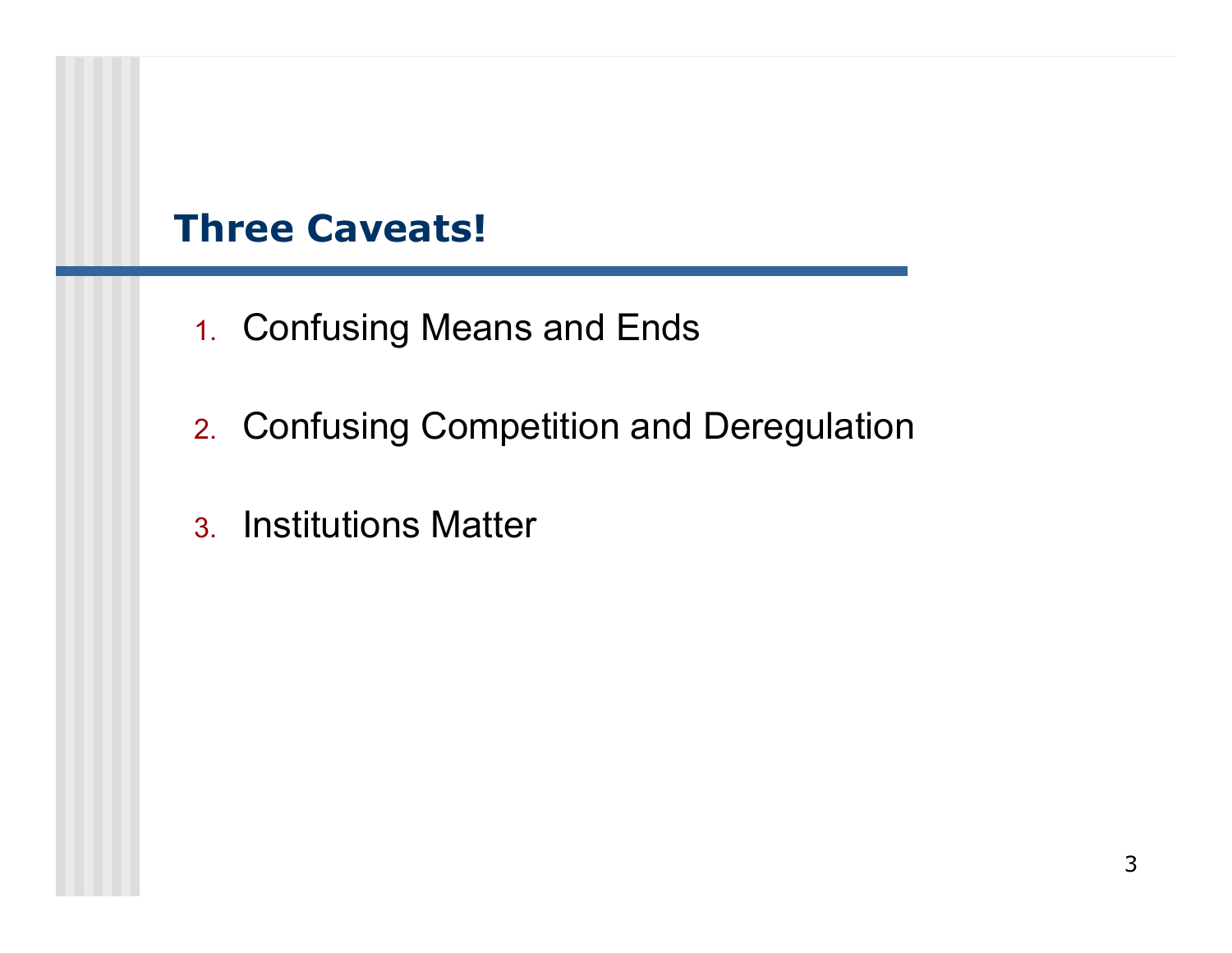### **1. Confusing Means and Ends**

#### $\overline{\phantom{a}}$ **Means**

- $\mathcal{L}_{\mathcal{A}}$ **Competition**
- $\blacksquare$ Regulation

#### $\overline{\phantom{a}}$ **Ends**

- $\mathcal{L}_{\mathcal{A}}$ Efficiency and productivity
- $\mathcal{L}_{\mathcal{A}}$ Service quality
- $\mathcal{L}_{\mathcal{A}}$ Responsiveness to consumers
- $\mathcal{L}_{\mathcal{A}}$ Meeting defined social expectations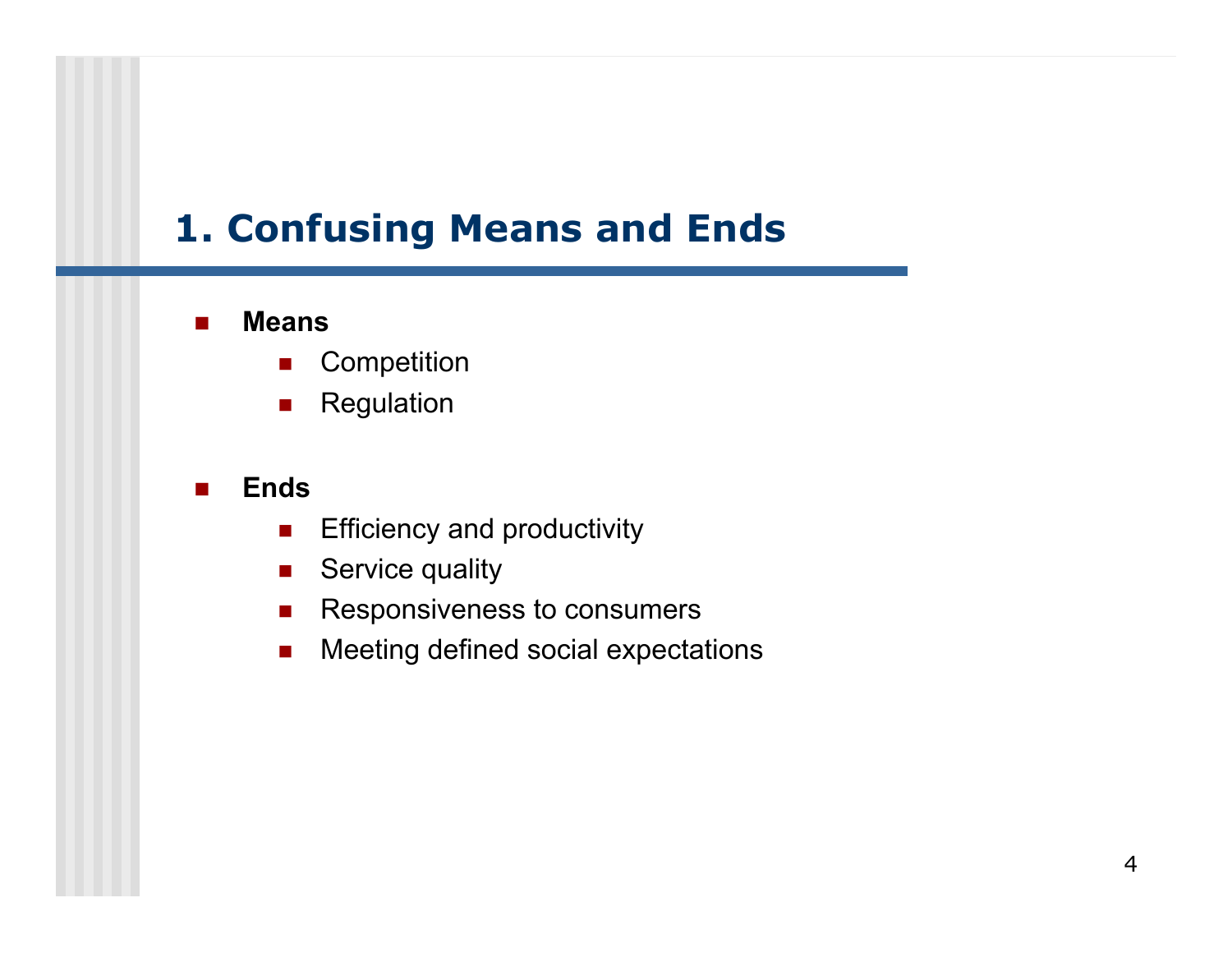# **2. Confusing Competition with Deregulation**

#### $\mathcal{L}_{\mathcal{A}}$ **Competition**

- State of a market
- $\mathcal{L}^{\mathcal{A}}$  $\blacksquare$  Deregulation
	- **Public policy position**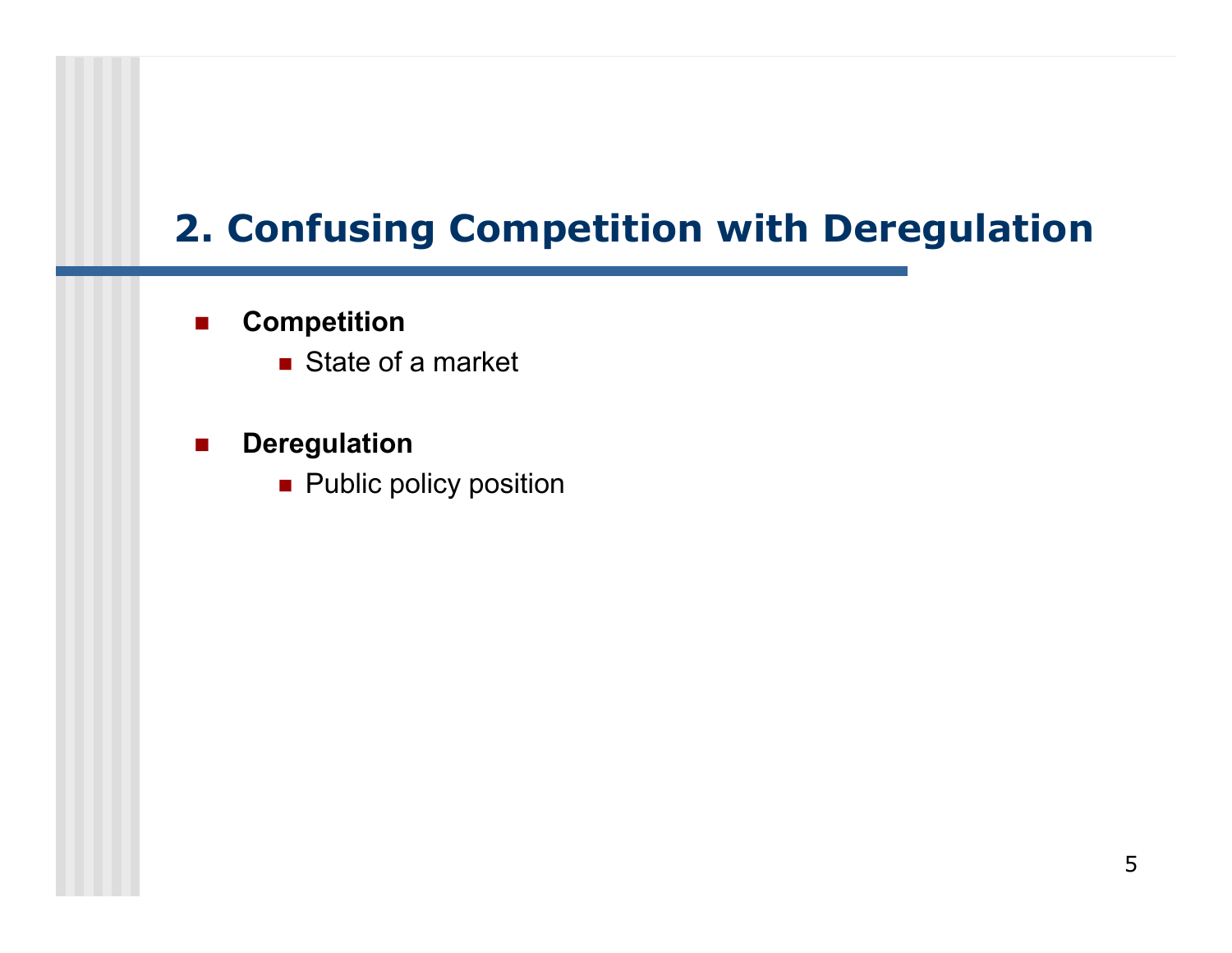## **3. Institutions Matter/Not All Economic Theory**

### **Jurisdictional Boundaries**

- $\mathcal{L}_{\mathcal{A}}$ Wholesale/retail
- $\mathcal{L}^{\text{max}}$ Scope of authority

#### $\mathcal{L}_{\mathcal{A}}$ **Relevant Regulatory Missions**

- $\blacksquare$ Licensing and siting
- **Economics**
- $\mathcal{L}^{\mathcal{L}}$ Fulfilling social expectations (e.g., environment, low income)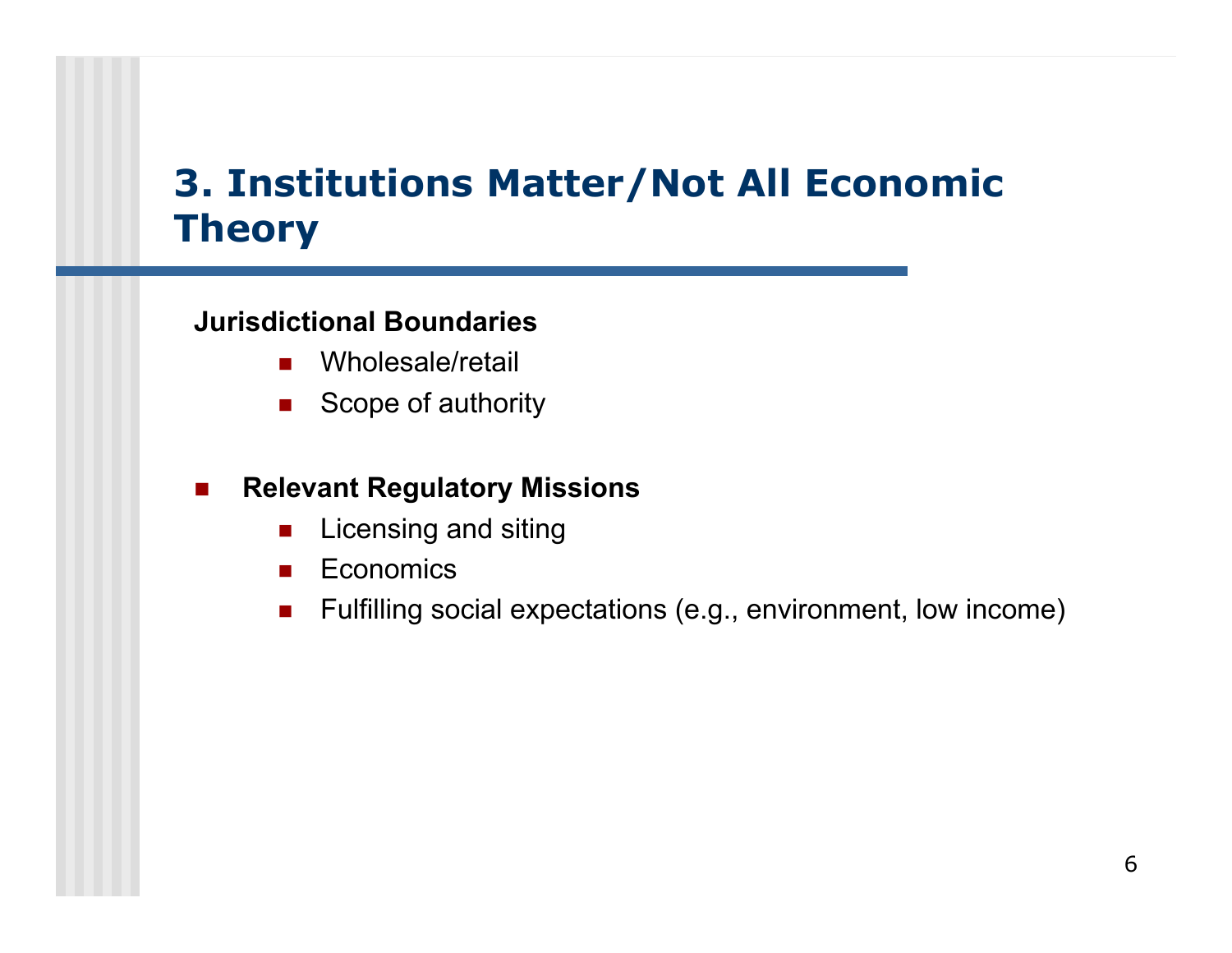## **Economic Efficiency vs. Social Considerations**

■ Are results of market acceptable to society?

#### $\mathcal{L}_{\text{max}}$ **Key social considerations**

- **DETE:** Universal service (e.g., rural, poor)
- **Environment**
- **Economic development**
- **Resource preferences**

*Privatization and competition do not change social expectations!*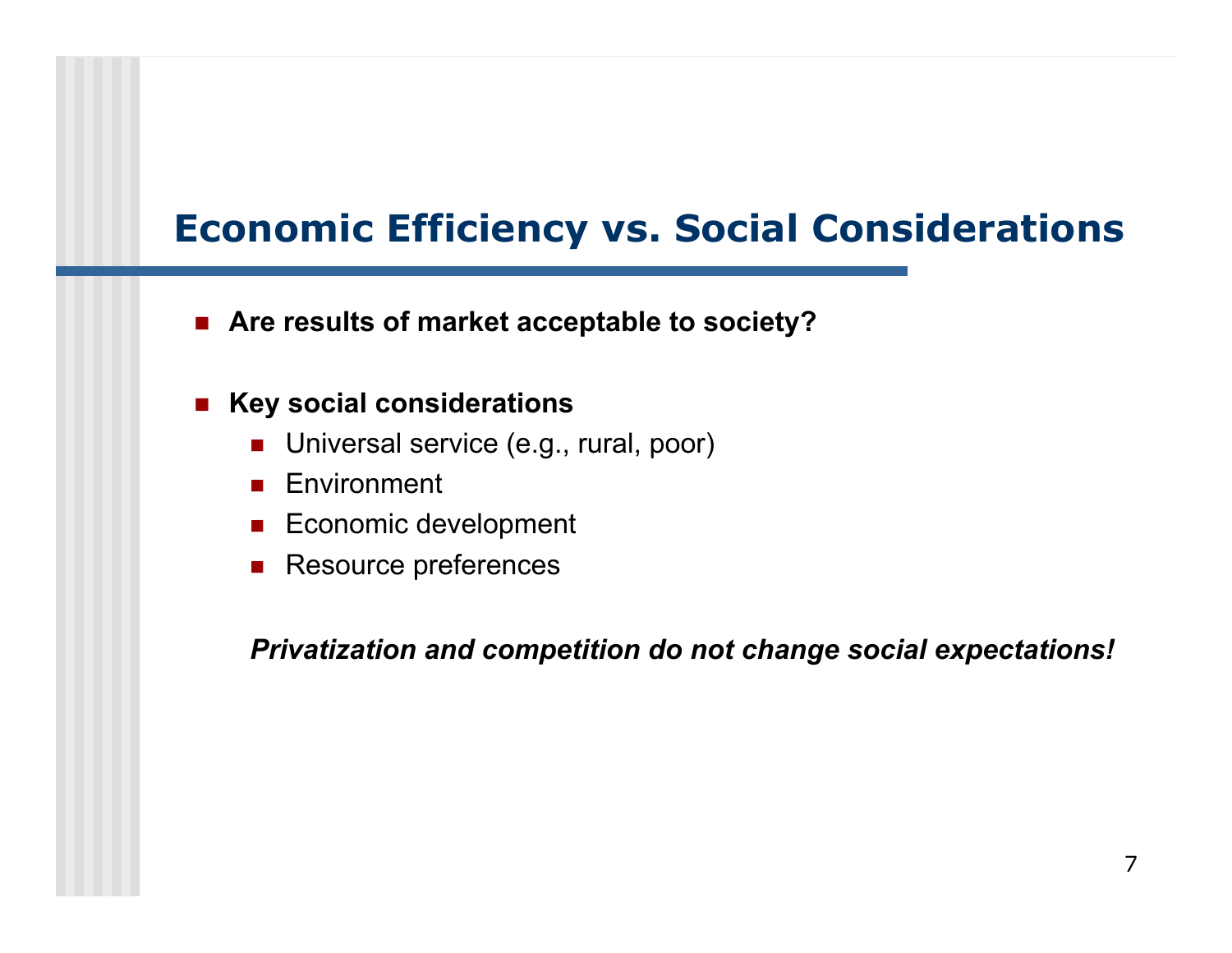### **Regulatory and Market Environments**

**Tensions between Certainty and Flexibility**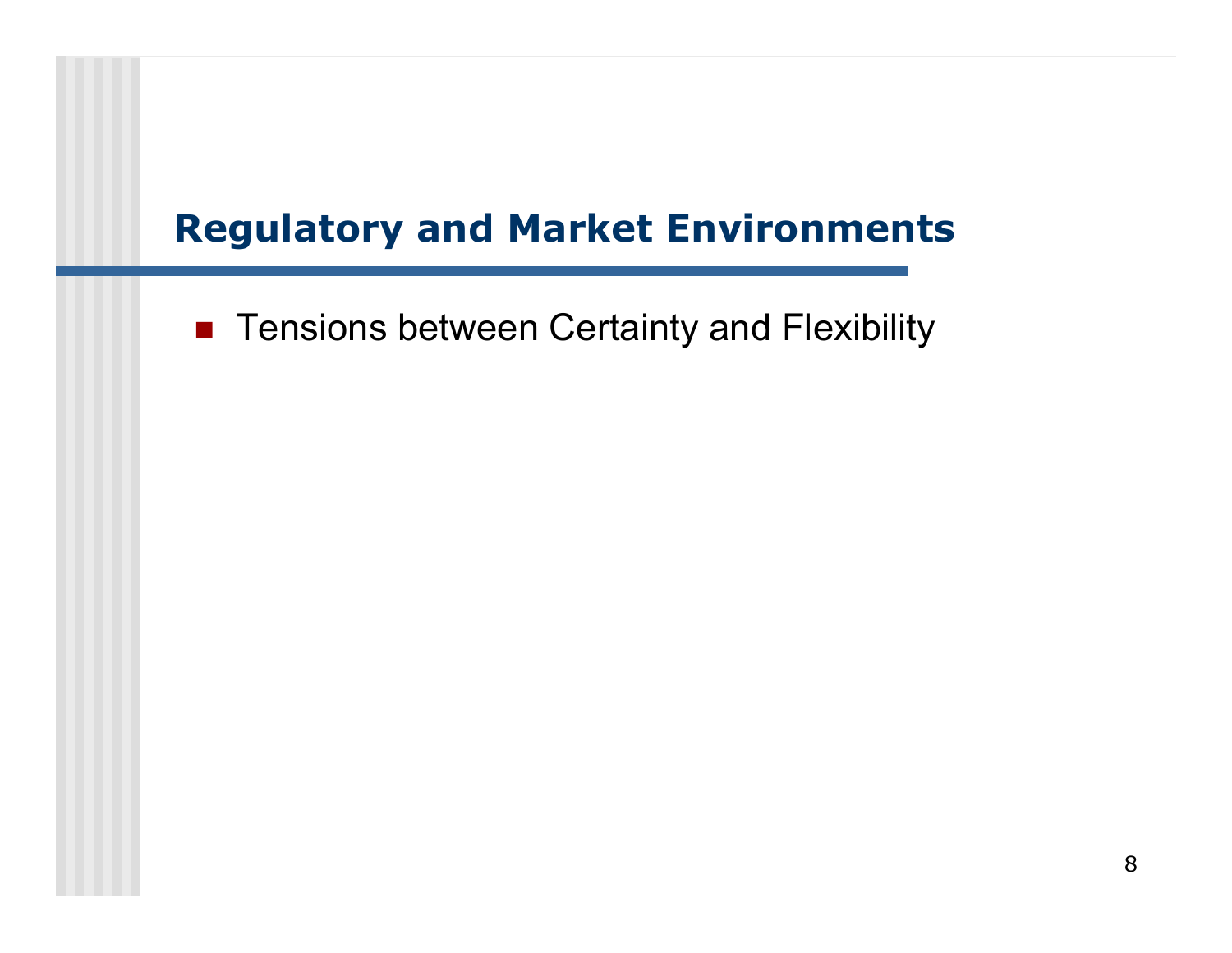### **Market Environment**

- Rules Certainty/Uncertainty
- Market Uncertainties/Certainties
	- $\blacksquare$  Micro
	- $\blacksquare$  Macro
	- Controllable
	- **Uncontrollable**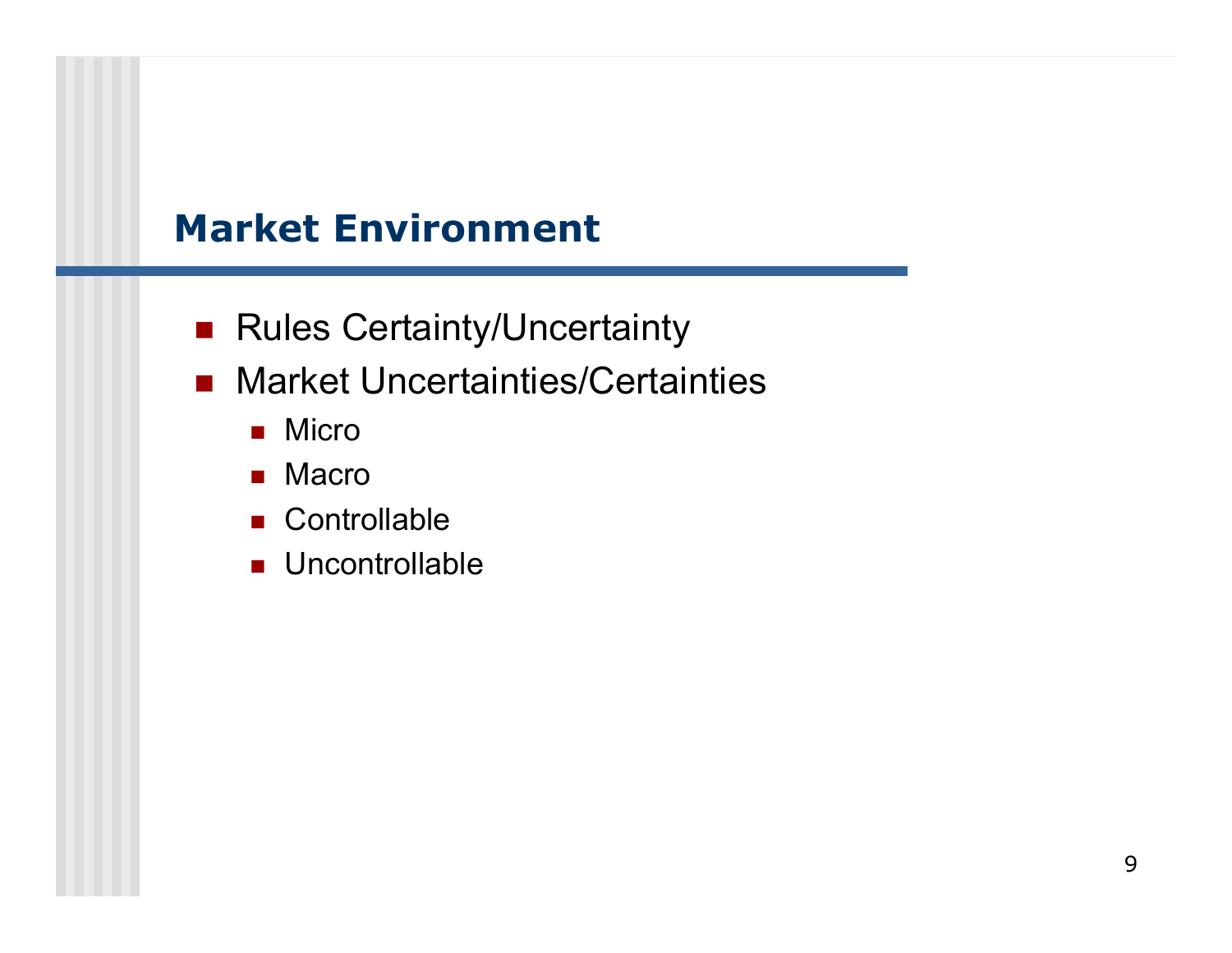### **Regulatory Environment** Tensions between Certainty and Flexibility

### **Demands**

- Investors and consumers look for certainty and predictability in the regulatory process
- П Flexibility, however, is often required to adapt to changing circumstances

#### **Responses**

- П Regulation by contract
	- •Bilateral change only
	- Role for regulator?
- П Discretionary regulation
	- •Unilateral change with process protections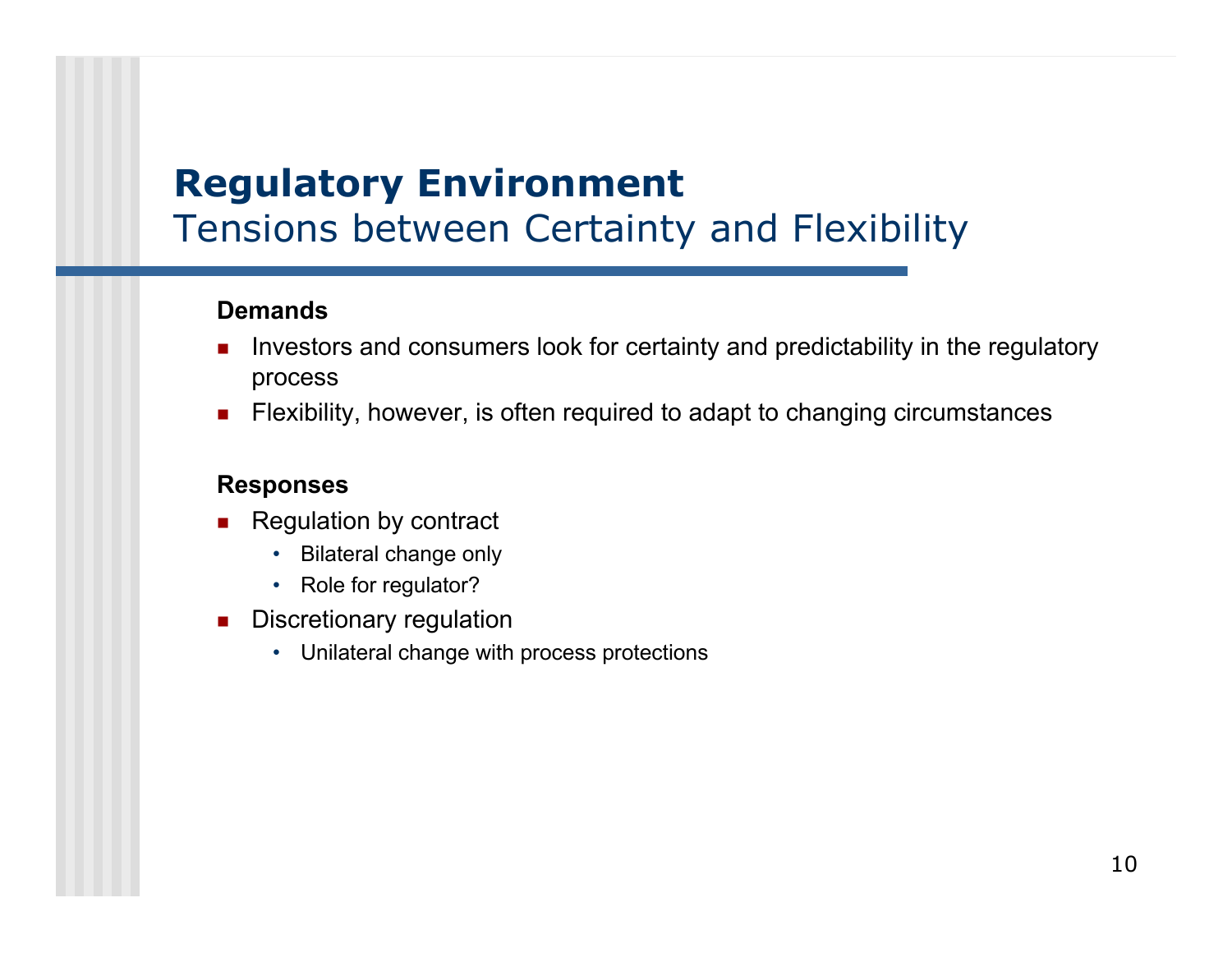# **Regulatory Environment**

| <b>Rule based</b>                             | <b>Contract based</b>                                            |  |
|-----------------------------------------------|------------------------------------------------------------------|--|
|                                               |                                                                  |  |
| Discretion defined by law                     | Discretion defined by license                                    |  |
| Regulator can change rules                    | No unilateral change                                             |  |
| Procedural safeguards                         | Contractual safeguards                                           |  |
| Ability to adjust to changed<br>circumstances | Pressure to be correct from the start                            |  |
| Short-term uncertainty                        | Certainty in short term                                          |  |
| <b>Politically stable</b>                     | Political stability dependent on<br>concessionaire's flexibility |  |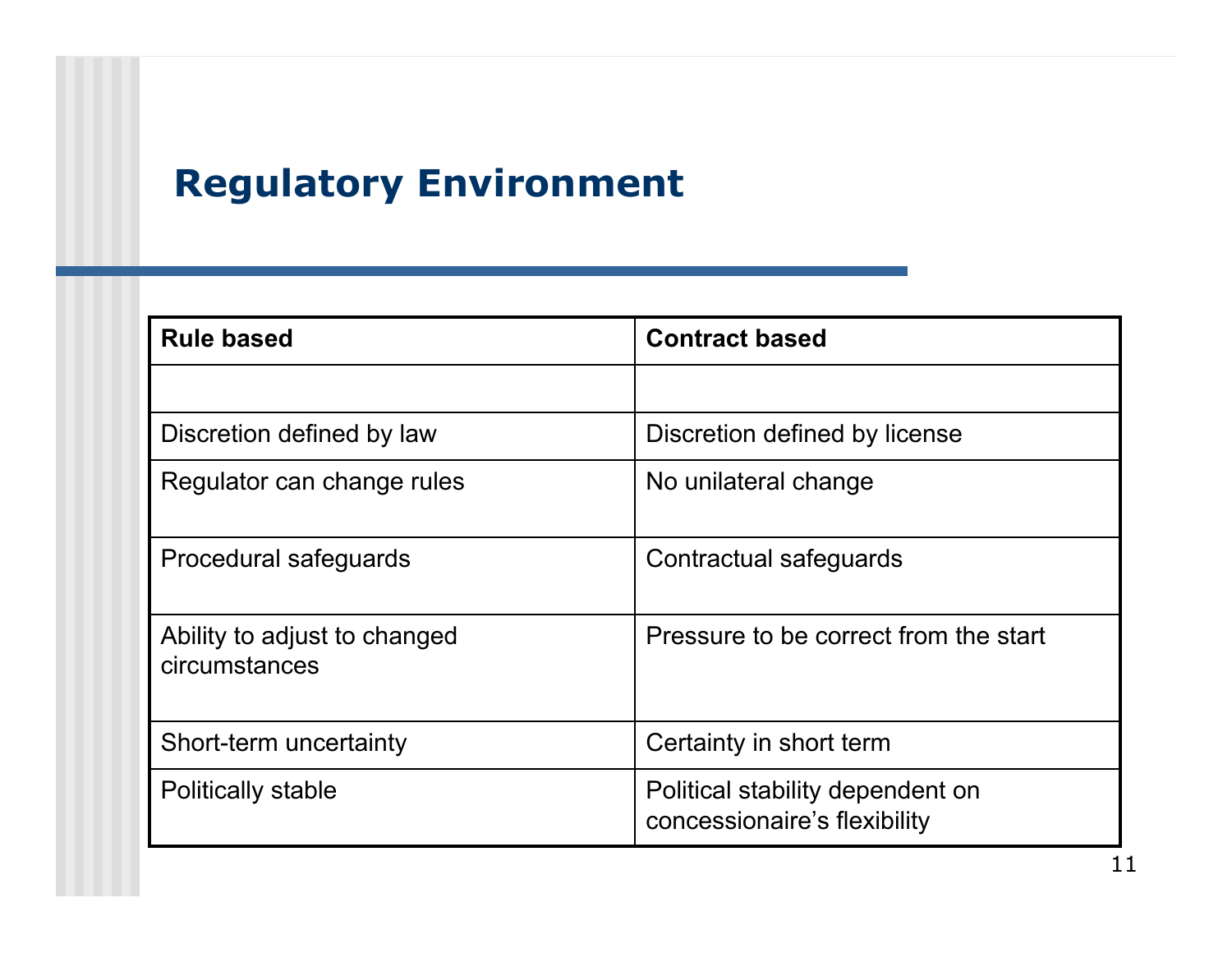## **Can Markets and Regulation Co-Exist? Spectrum of Regulatory Approaches**

*Market designs and institutional structures matter!*

- $\mathcal{L}^{\mathcal{L}}$ **Heavy** 
	- **Pro-active regulation**
	- F Pervasive regulation (e.g., pricing)
	- × **Prescriptive**
- $\mathcal{L}^{\mathcal{L}}$  Medium
	- × Reactive regulation (e.g., anti-trust)
	- F Bottlenecks only
	- **Use of norms and indices**
- $\mathcal{O}(\mathbb{R}^d)$  Light
	- × Self-regulation (including litigation)
	- F Monitoring only (i.e., how much transparency)

#### T. **Deregulation**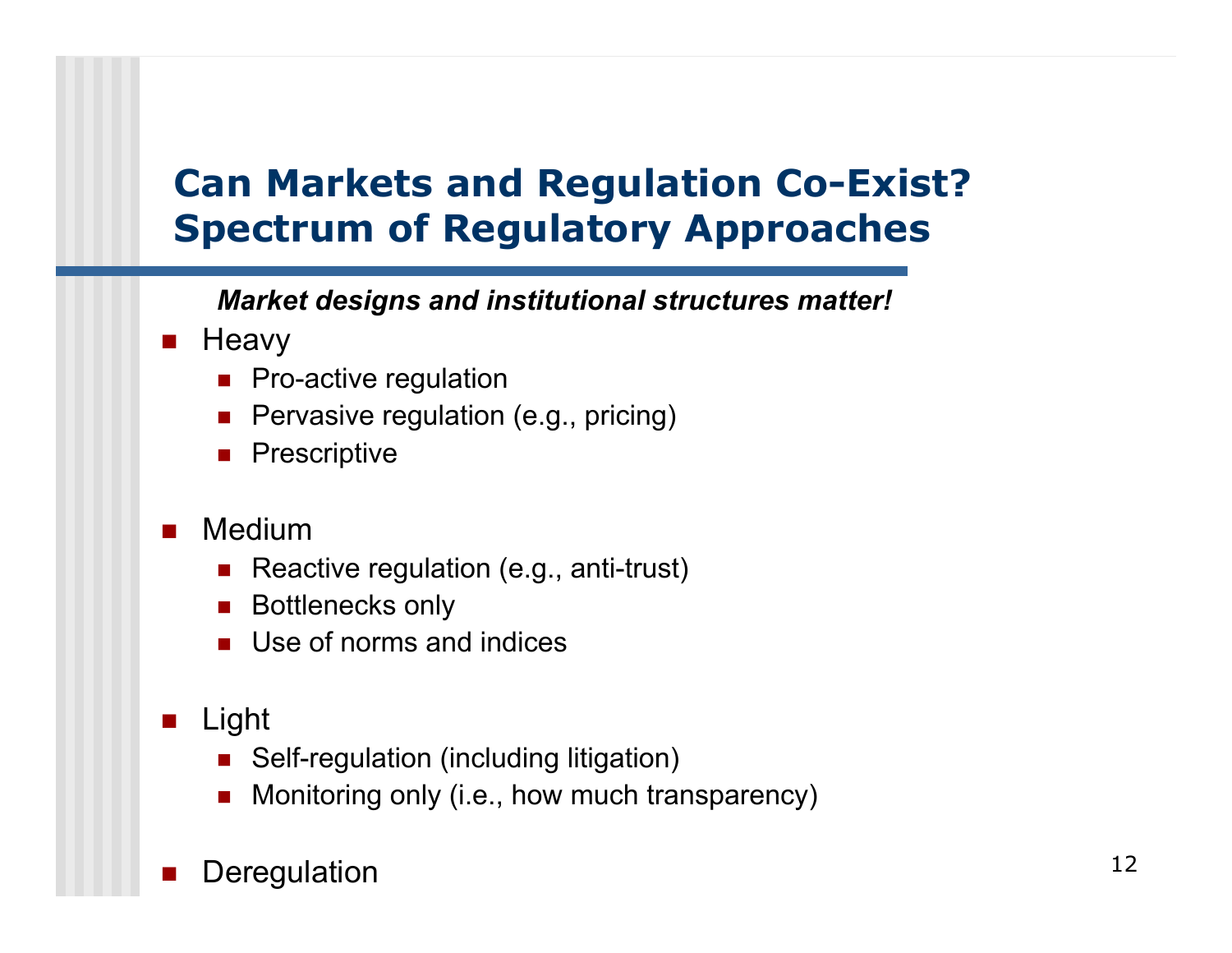### **Extent of Reliance on Markets**

- Ideological leaps of faith (e.g., deregulation means functional markets)
- F Contestability? Actual and contested?
- **Treatment of externalities/social outcomes**
- $\mathcal{L}^{\mathcal{A}}$ Using market mechanisms or pure markets
- Good market design is essential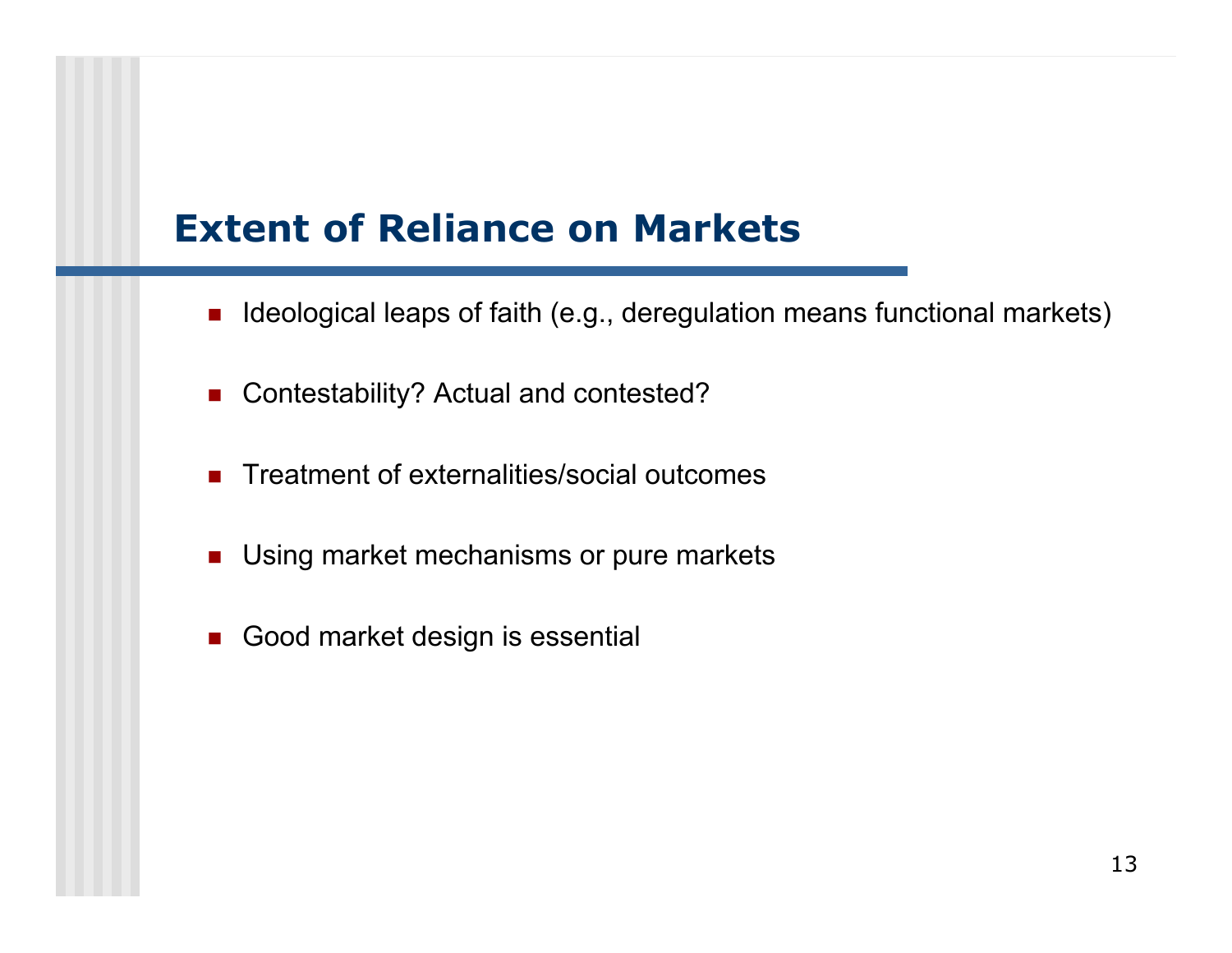### **Market Environment**

#### **Demands**

Г ■ Private investors and consumers will want to know to what degree market forces will be relied upon

#### **Responses: Developing the standards**

- $\blacksquare$ ■ Mere possibility of competition is sufficient?
- $\mathbf{r}$ Contestable or contested?
- $\mathbf{r}$ ■ Is competition sustainable and viable?
- $\mathcal{L}_{\mathcal{A}}$ Policy response to monopoly breakdown or leakage?
- $\mathcal{L}_{\mathcal{A}}$ **If market forces will be relied upon, all interested parties certainly want to know what the** rules of the marketplace will be
	- How will markets operate long term?
	- How will markets function short term?
	- What institutions will be put in place?
	- Market power: h orizontal? Vertical?
	- Antitrust
	- Vertical integration
	- How much price volatility is tolerable upside and downside?
	- How can we be assured that investment will be made?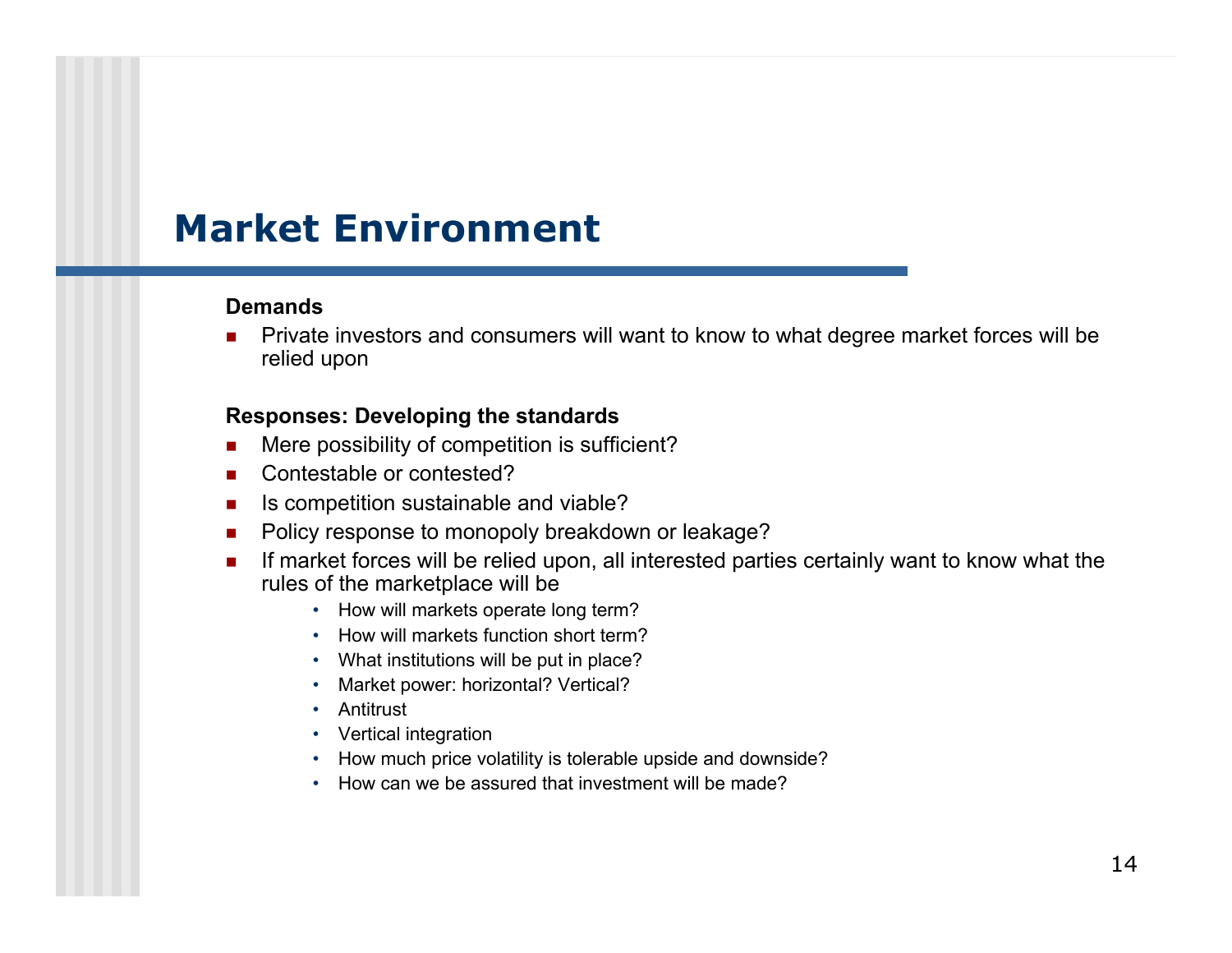# **Regulation of Markets Promoting and Maintaining Competition**

### **Behavioral Fixes**

- $\mathcal{L}_{\mathcal{A}}$ Easier to enact
- F Difficult to enforce (e.g., brokerage research)
- F Management priorities (e.g., talent and effort follow dollars)

### **Structural Fixes**

- F Difficult to enact
- **Easier to enforce**
- F Clearer management focus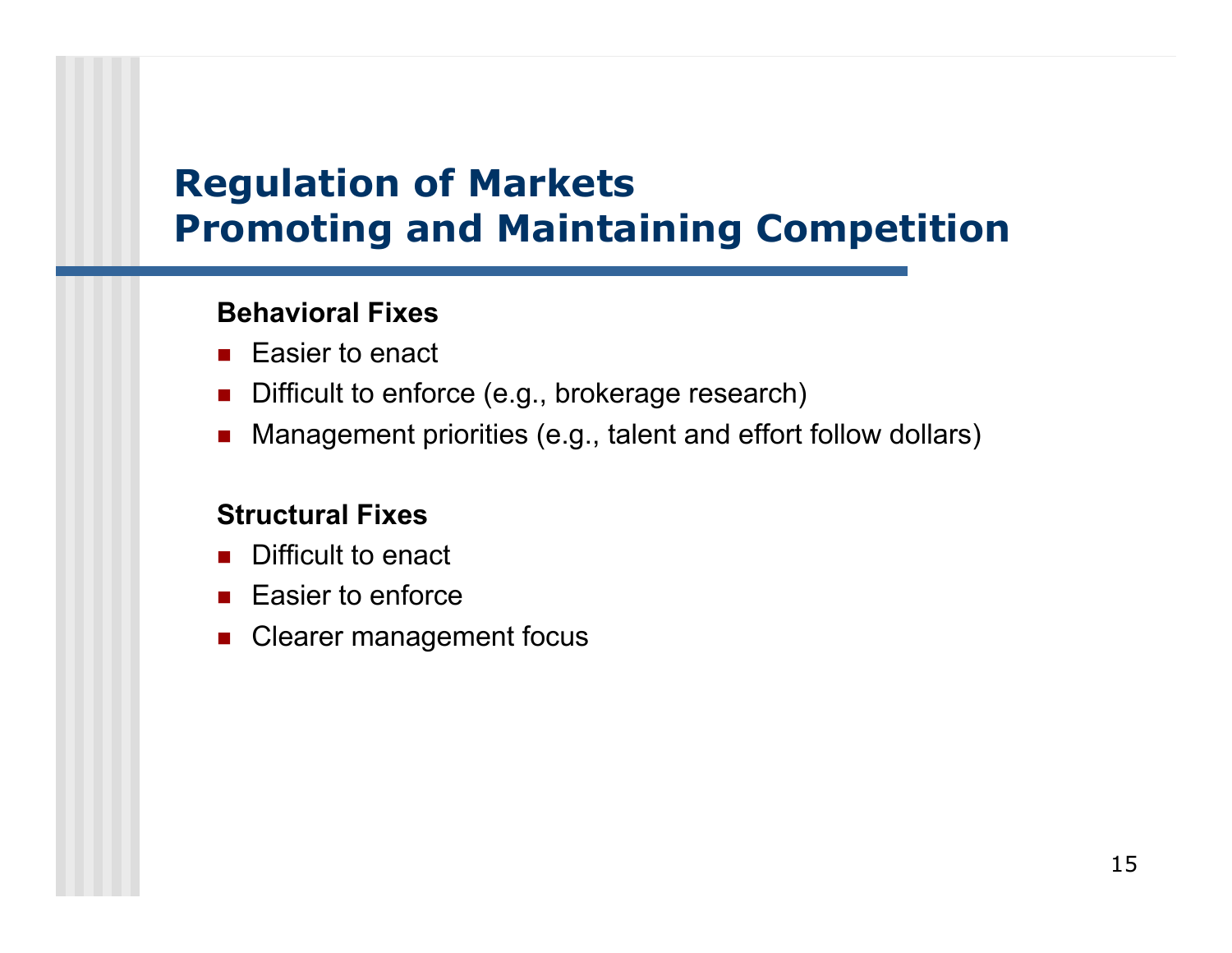### **When Are Essential Service Providers Market Participants?**

### **Examples**

× Electric transmission owners, local exchange carriers, distribution companies

### **Alternatives**

- How effective?
- $\blacksquare$  How expensive?
- × How complicated to administer market mechanisms (e.g., number portability vs. transmission expansion)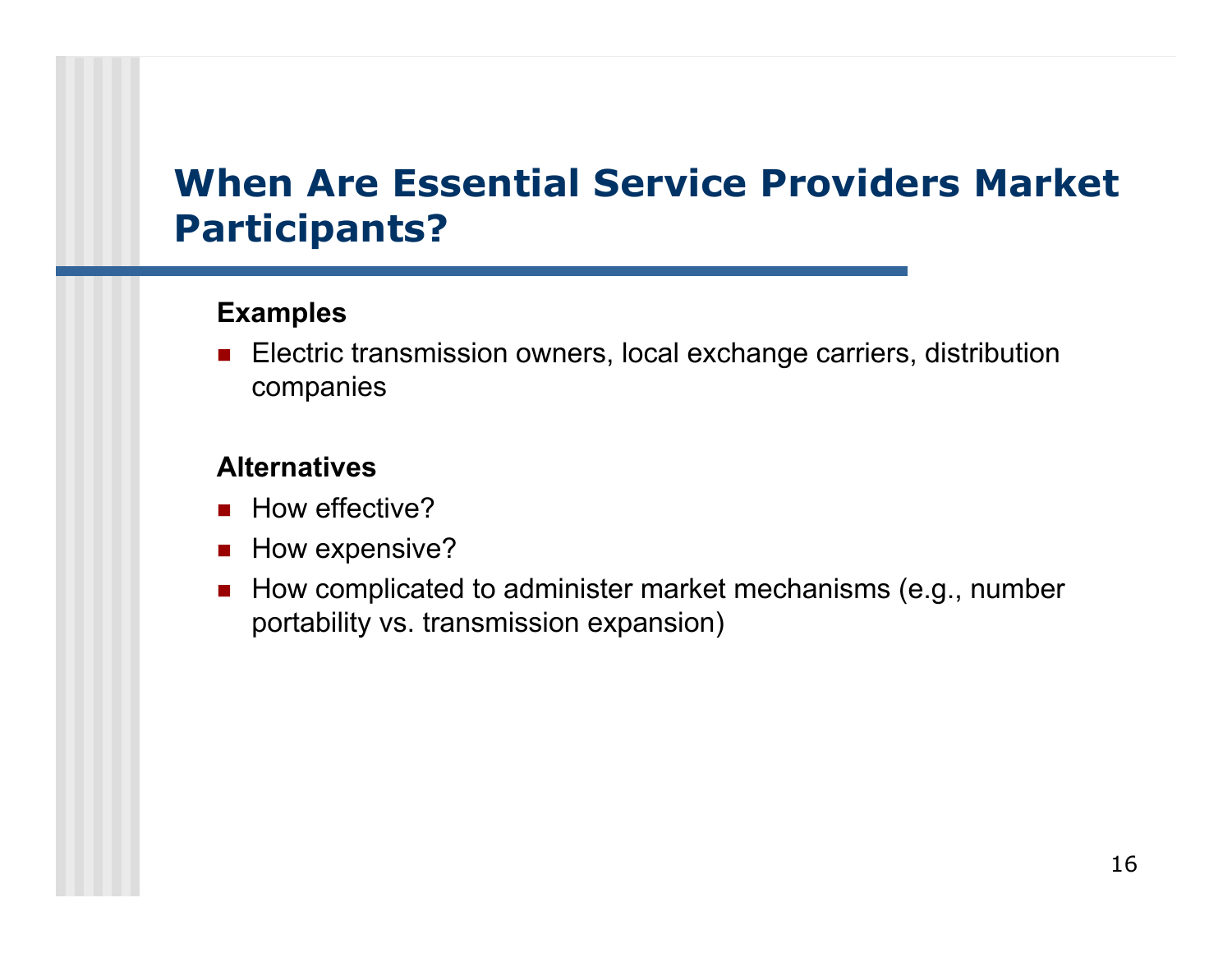# **Regulation of Markets** Diversification and Convergence

#### **Effects of diversification**

- Enhanced risks/rewards
- Who benefits? Who loses?
- Management focus and resources
- П Impact on competition

#### **Effects of convergence**

- П Enhanced risks/rewards
- u Who benefits? Who loses?
- $\overline{\phantom{a}}$ Management focus and resources
- $\mathcal{L}_{\mathcal{A}}$ Impact on competition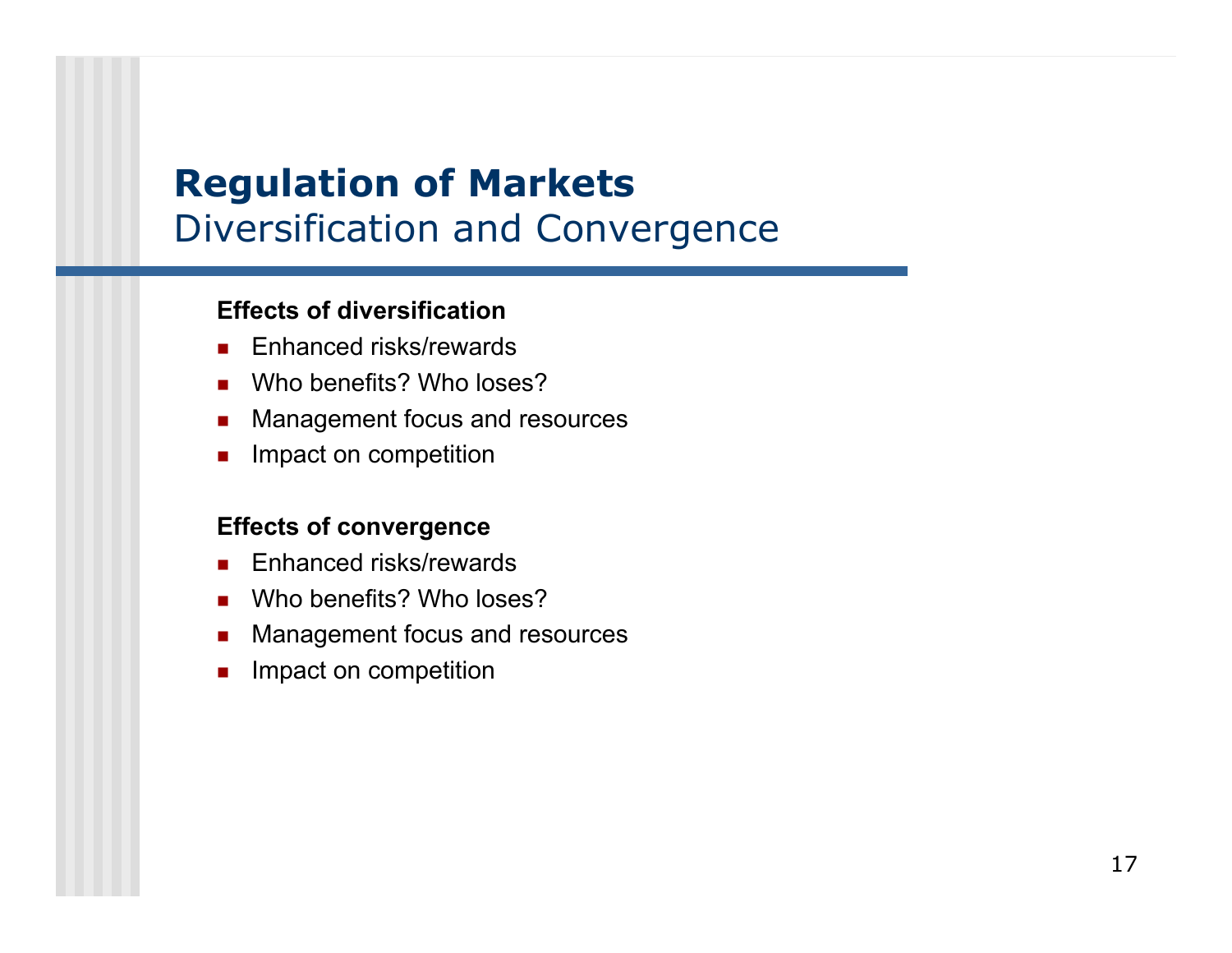### **Demands**

- $\mathcal{L}_{\mathcal{A}}$ ■ Provide investor with reasonable opportunity to recover capital
- **Provide investors with reasonable opportunity to earn profits commensurate** with risks taken
- $\blacksquare$  Incentives to perform
- **Replicate results of market**

#### **Responses**

- $\mathbf{r}$  If there is competition
	- Prices are market determined
- **If a monopoly** 
	- Cost or service (rate-of-return pricing)
	- Price cap?
	- Revenue cap?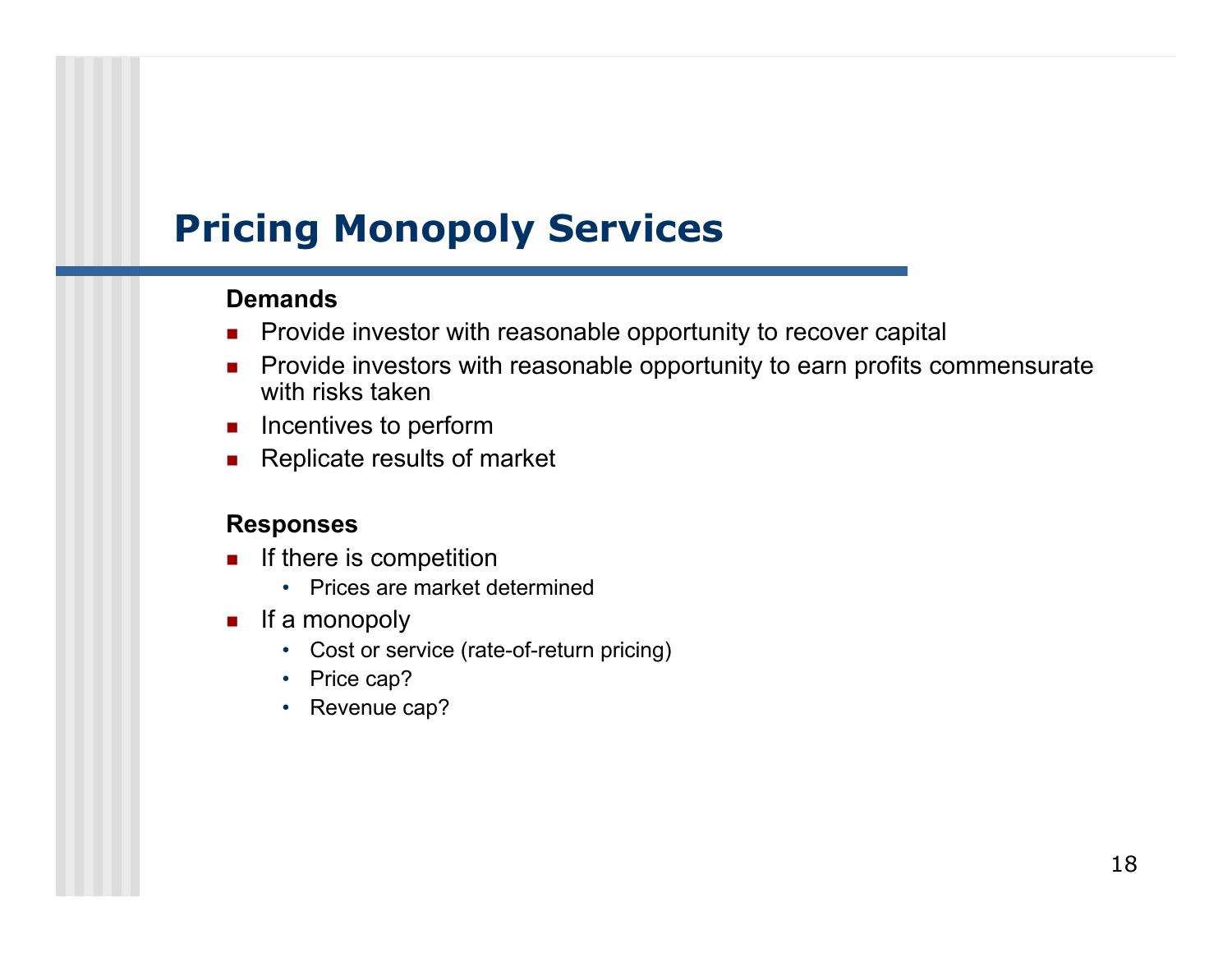**Rate-of-Return vs. Price Cap**

- Rate-of-Return Formula (capital investment – depreciation)ROR + expenses
- **Price Cap Formula** (cost basis)RPI (-x?)
- **Revenue requirement** (cost basis)RPI (-x?) capped by revenue adequacy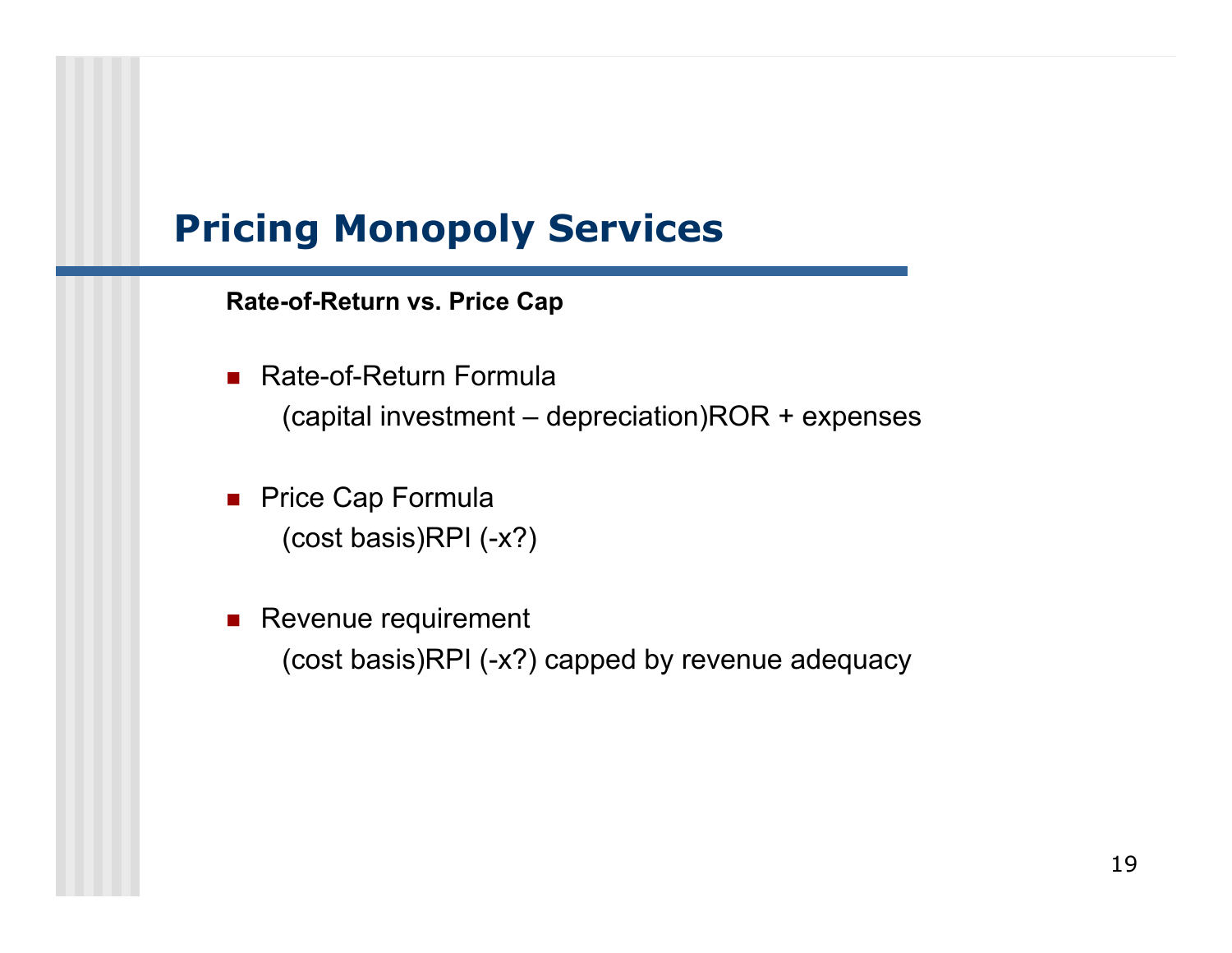| Rate of return                                   | <b>Price cap</b>                                    | Revenue cap                                         |
|--------------------------------------------------|-----------------------------------------------------|-----------------------------------------------------|
| <b>Fact intensive</b>                            | Theory intensive                                    | Theory intensive                                    |
| Regulatory review of<br>management               | Clear boundary between<br>management and regulation | Clear boundary between<br>management and regulation |
| Direct review of profits                         | Indirect review of profits                          | Indirect review of profits                          |
| Factors may/may not be<br>internalized           | Internalization of many factors<br>(but not all)    | Internalization of many factors<br>(but not all)    |
| Rates may/may not have<br>specific terms in time | Rates may/may not have<br>specific terms in time    | Rates may/may not have<br>specific terms in time    |
| Throughput based (volume)                        | Throughput based (volume)                           | Focus on revenue requirement<br>(non-volumetric)    |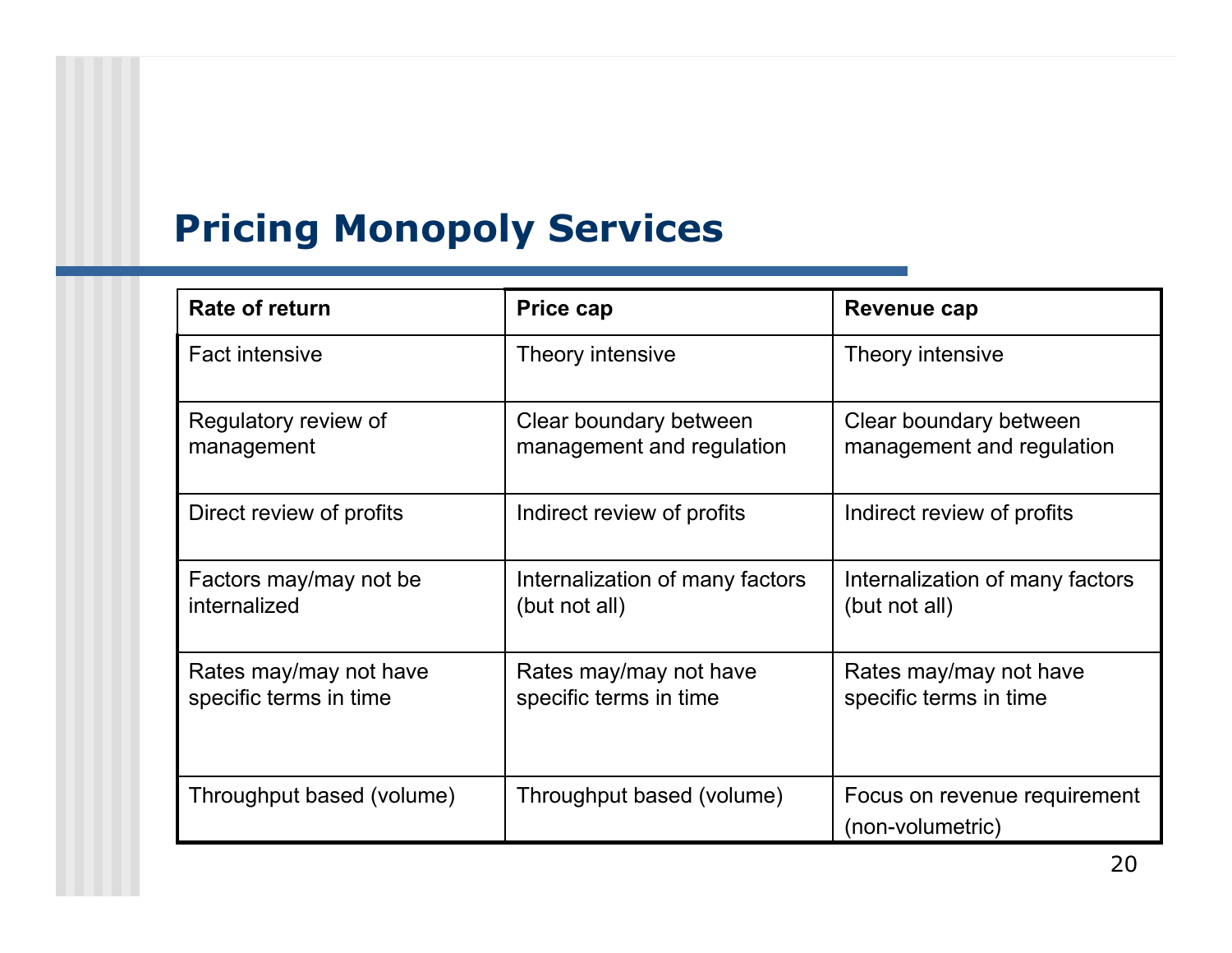### Alternative Pricing Foundations A. Historic Costs

### **Advantages**

- **Tested reasonableness**
- **Ascertainable/documented**
- **Established applicability**

### **Disadvantages**

- **Prudence filter**
- **EXTE:** Little inherent incentive for efficiency gains
- **Embeds inefficiencies/waste**
- **Accounting controversies**
- × Original costs – depreciation? Replacement cost? Other?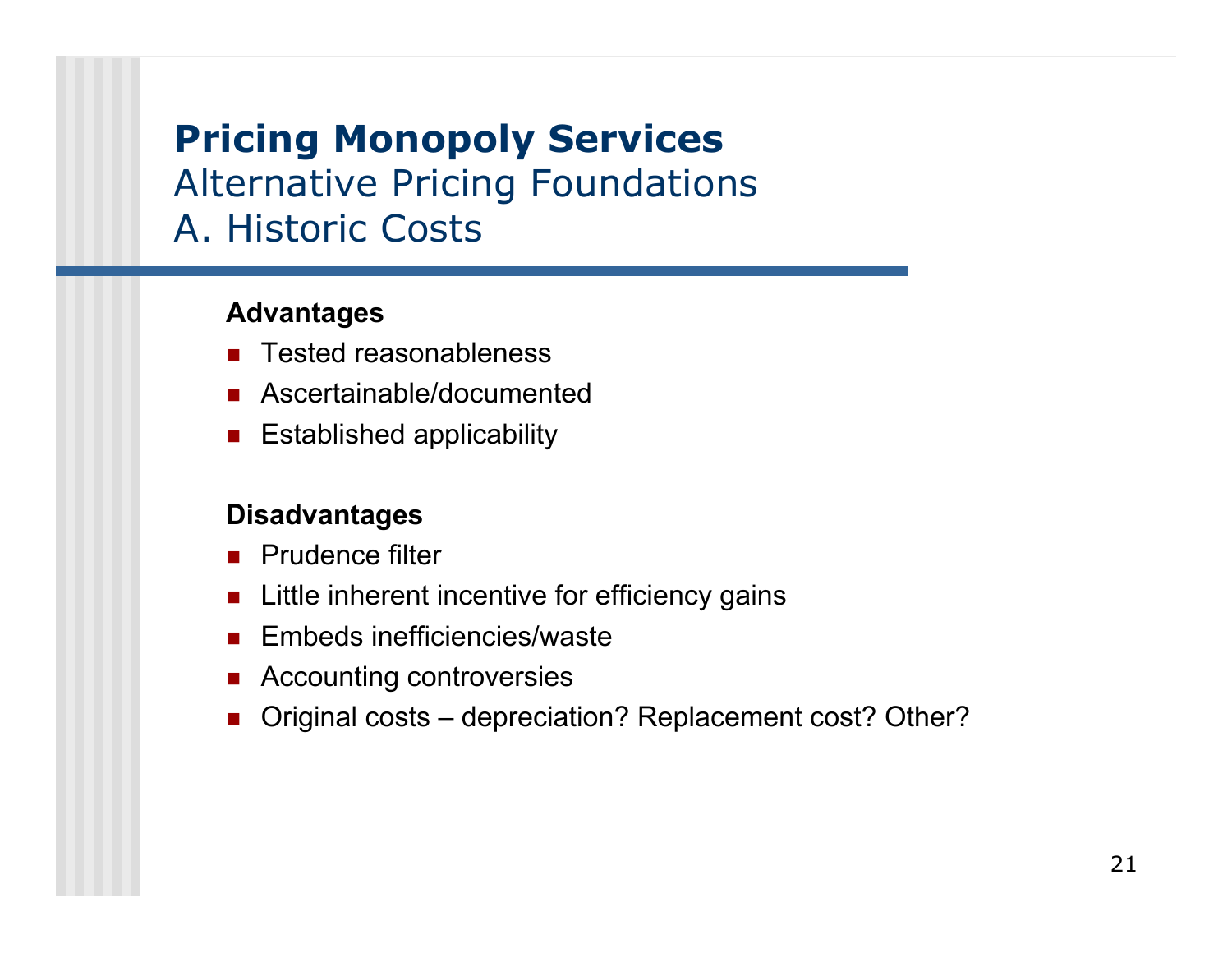### Alternative Pricing Foundations B. Comparative Costs

### **Advantages**

- Benchmarks good performance (partially ascertainable)
- **Promotes competition**

### **Disadvantages**

- Uncertain applicability
- **Uncertain accuracy**
- Could embed inefficiencies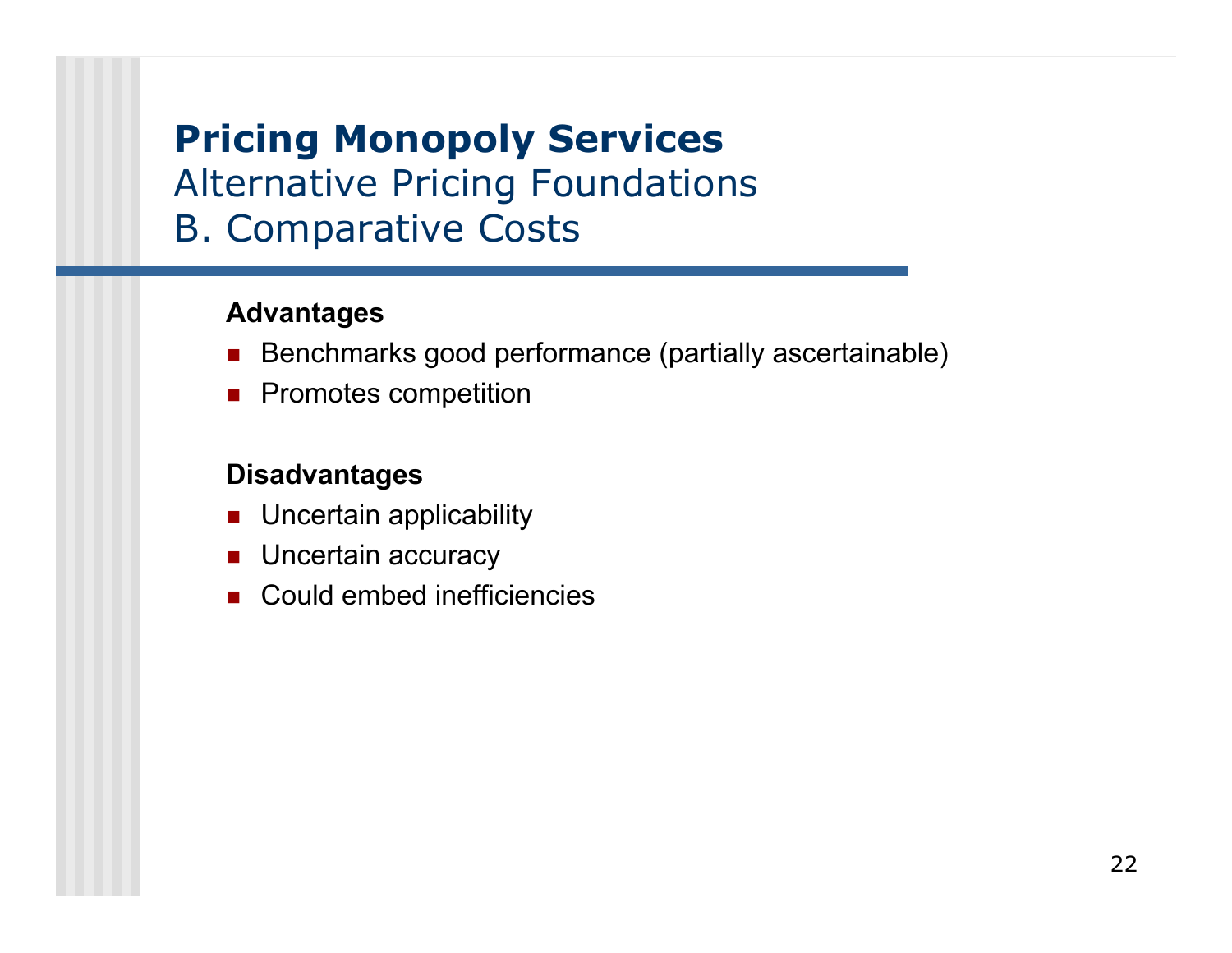### Alternative Pricing Foundation C. Theoretical Costs

### **Advantages**

- Sets performance objectives
- **Avoids accounting controversies**

### **Disadvantages**

- **Dumable 20 Untested/potential for being unrealistic**
- **Potential for uncertainty**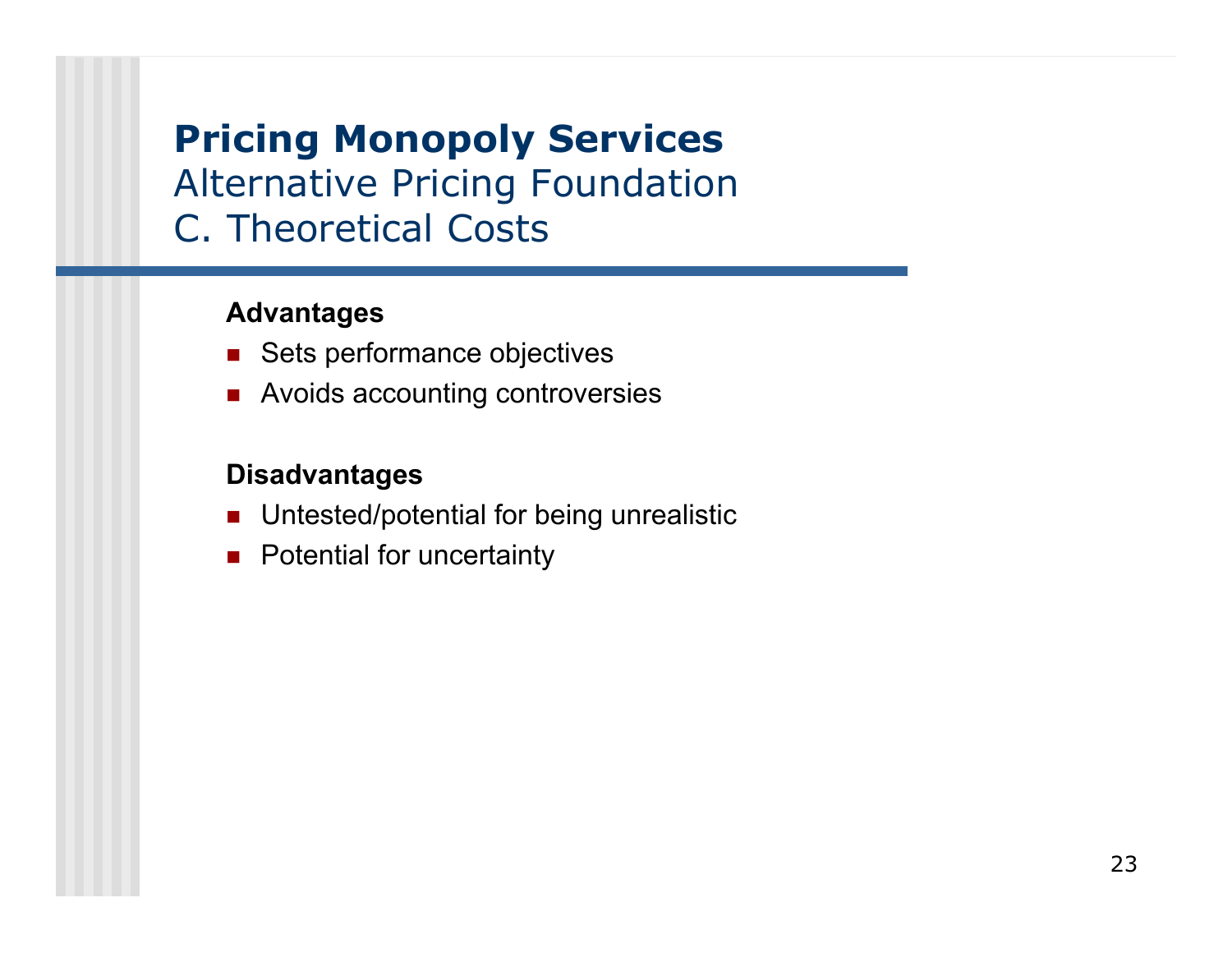## **Boundaries between Regulation and Management/Risk Allocation**

#### **Demand**

- **If all investors need to be able to manage their own assets and affairs if they are to under** be held accountable
- $\mathcal{L}_{\mathcal{A}}$ ■ Regulators must be able to allocate risks in accordance with controllability

#### **Responses**

- П Reasonableness of costs?
- $\mathcal{L}_{\mathcal{A}}$ Prudence?
- $\mathbf{r}$ Effectiveness of incentives?
- $\mathcal{L}_{\mathcal{A}}$ *Ex post* or *ex ante* regulation?
- $\mathcal{L}_{\mathcal{A}}$ What is internalized (socialized)?
- $\mathcal{L}_{\mathcal{A}}$ What is externalized (privatized)?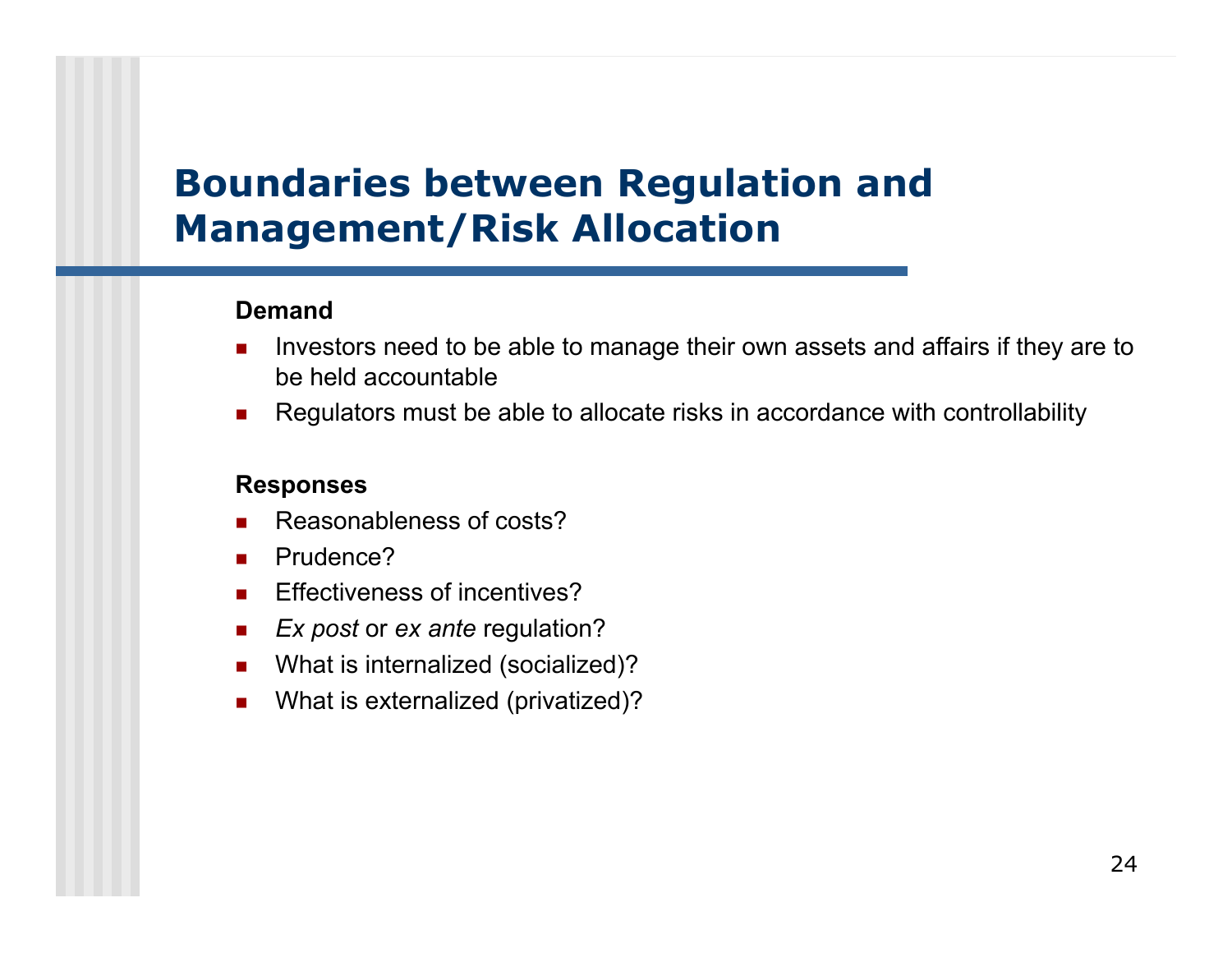## **Social Expectations and Standards**

### **Demands**

- **Economic efficiency**
- F Social expectations (e.g., universal service, environmental, low-income subsidies, quality of service)
- $\mathcal{L}_{\text{max}}$  Consumer expectations (e.g., timely payment of bills, reasonable access, protection from theft of service)

### **Responses**

- $\mathcal{L}_{\mathcal{A}}$ Articulate expectations in license or law *(ex ante)*
- $\mathcal{L}_{\mathcal{A}}$ Internalize into privatization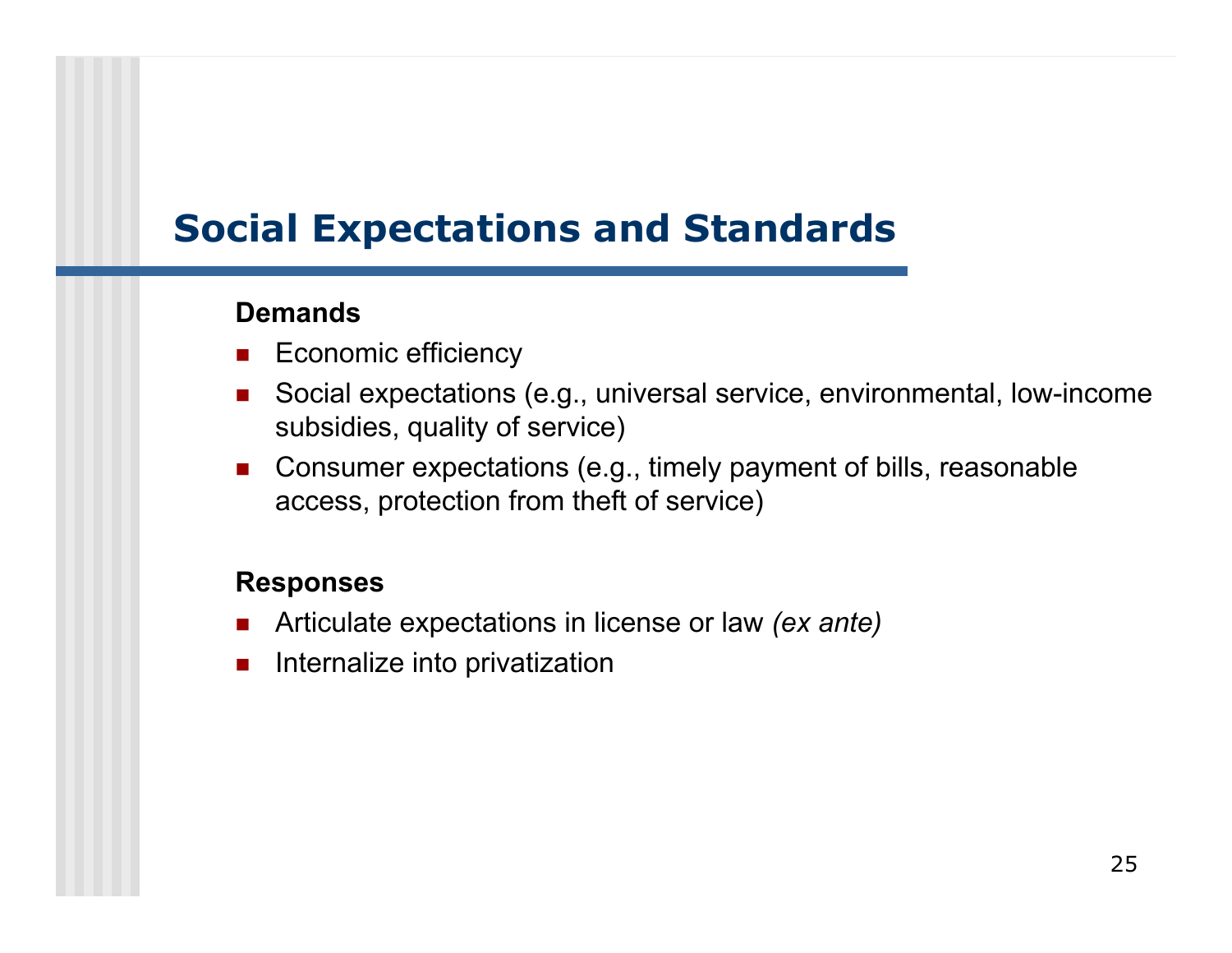### **Institutions Matter**

- F Jurisdiction symmetrical with markets? (e.g., siting electric transmission)
- Sensitivity to local interest? (e.g., resource selections)
- $\mathcal{L}_{\text{max}}$ Filling regulatory vacuums? (e.g., PUHCA)
- $\mathcal{L}_{\mathcal{A}}$ Sensitivity to consumers?
- $\mathcal{L}_{\mathcal{A}}$ Sensitivity to industry needs?
- $\blacksquare$ Sensitivity to larger market needs?

### **Appellate processes**

- **Protracted disputes?**
- $\mathbf{r}$ Curbs on regulatory abuse?